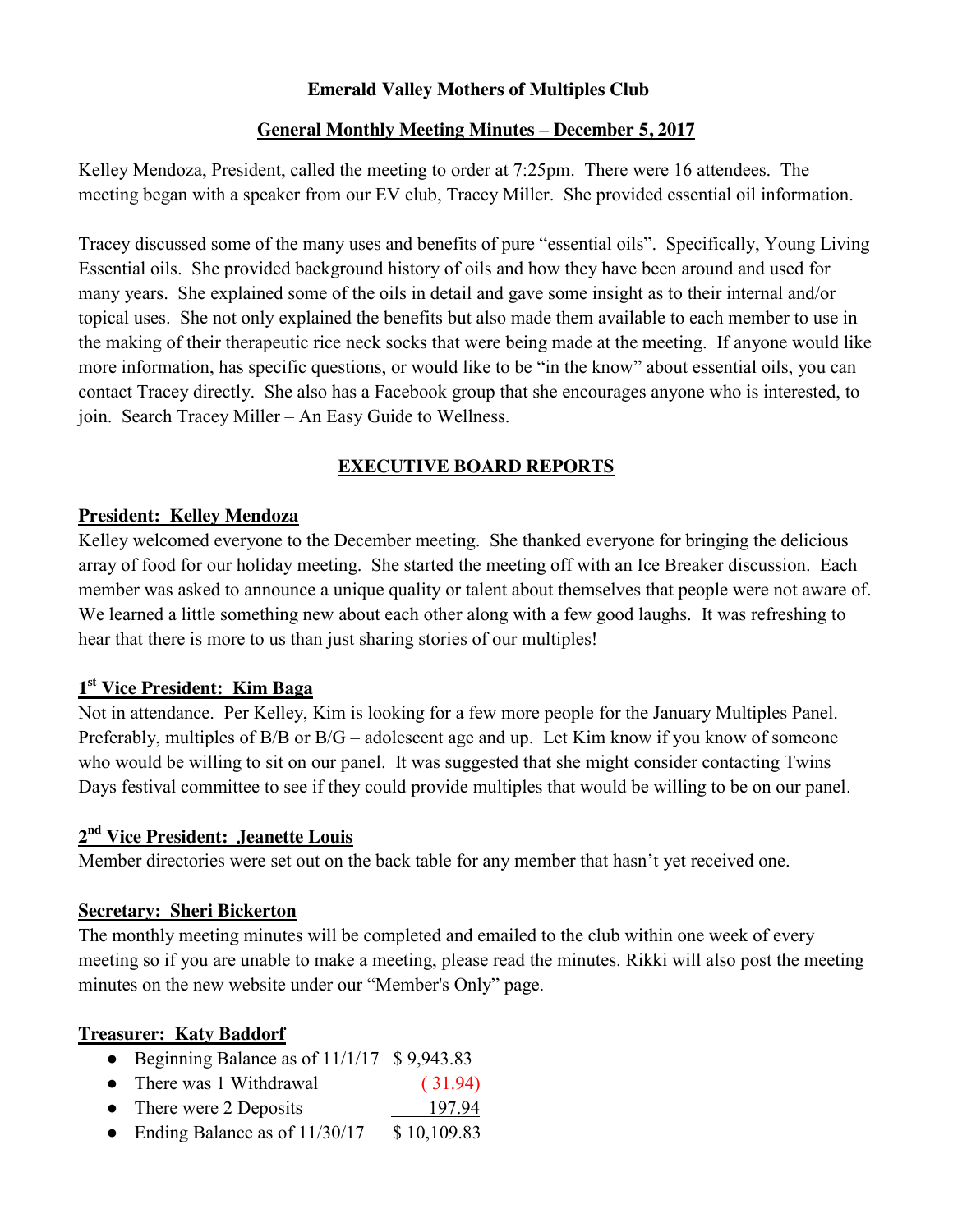### **Alumni Advisor: Rikki Price**

Not in Attendance. Any changes to be made to any board position description should be emailed to Rikki so that updates can be made.

### **Trustee #1: Tracey Miller**

No report

# **Trustee #2: Jennifer French**

No report

### **GENERAL BOARD COMMITTEE REPORTS**

# **Fundraising Primary - Christine Mazzeo**

Christine plans on contacting Rookies Bar this month to confirm a March date for the EV Wing Nite. She thanked those who brought donations. Announced that we can definitely use picture frames and gift basket cellophane bags (easily found at a Dollar Store). She mentioned a profitable option to include at the next Wing Nite. We could sell \$10 Grab Bags. Each grab bag would include an assortment of gift cards that could range from a \$10 value to \$100 value. Her PTO did this option and sold 40 bags very quickly! Easy option and great idea to be able to just put misc. items and gift cards that aren't as easy to create a basket out of. A jello shot basket was also mentioned as a great idea to create. Donations of any kind – baskets, frames, bags or monetary can be brought to any monthly meeting. A money collection bucket was mentioned for members to donate money to for the benefit of purchasing lottery tickets and or other items that will be needed for another successful Wing Night Fundraiser.

### **Fundraising Secondary - Kelley St. Clair**

Not in attendance. Katy asked if the club was able to get the Amazon Smile account for EV set up yet. Kelley said she will follow up with Kelley to see where we are with that.

# **Historian: Kim DeGross**

Not in attendance. Per Kelley, Kim requested that members continue to post pictures to our FB page. Pictures can also be emailed directly to Kim. Her email address is: Kimberly.r.degross@gmail.com

# **March of Dimes: Katy Baddorf**

Katy mentioned that the walk will take place again at Wade Oval on April 29, 2018. Angie Davis gave kudos to Katy for her inspiring personal articles for March of Dimes in our monthly club newsletters.

### **Mentoring: Jeanette Louis**

Jeanette announced that she sent emails out to the mentors/mentees last week. She will also be following up with them soon to ensure the communication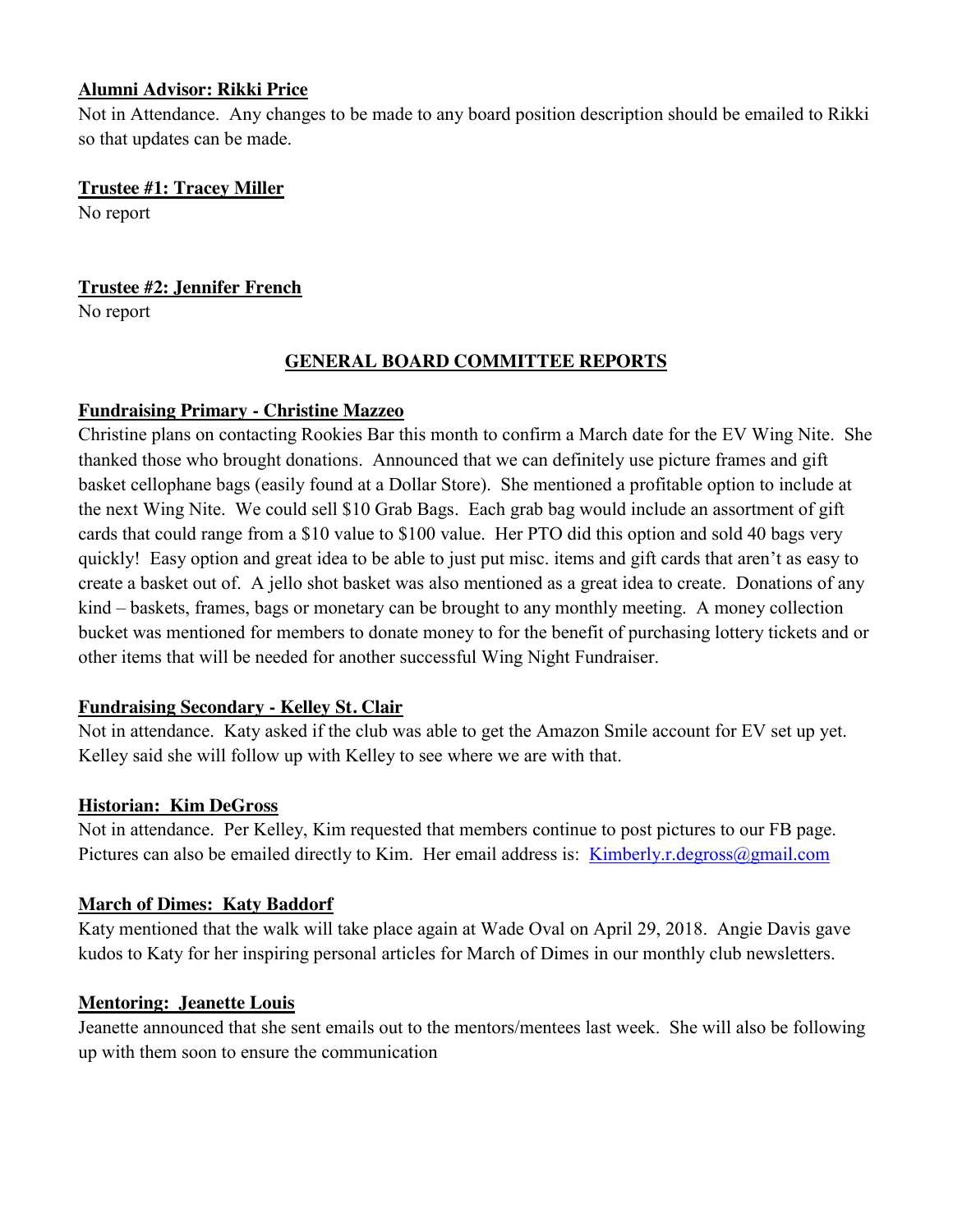### **Mother of the Year: Jennifer French**

Jennifer reminded members to think about who they would like to nominate for Emerald Valley's 2018 Mother of the Year. Nomination forms will be available in January.

### **Newsletter: Sheri Bickerton**

Sheri reminded the board members that their newsletter articles should be emailed to her by the 20<sup>th</sup> of every month. She will continue to send out a reminder email about a week prior to the 20<sup>th</sup>. She also reminded members that if their article contains an event with a specific date or a specific deadline to be met, it needs to be emailed to Courtney Gall by the  $15<sup>th</sup>$  so that Courtney has enough time to add the event information into the monthly social calendar and still be able to email the final calendar by the  $20<sup>th</sup>$ .

# **Parties: Courtney Gall**

The Christmas Party will be on December  $17<sup>th</sup>$ , from 5pm-7:30pm at Jennings Senior Center on Rte 21 (next to St. Basils). Santa will arrive at 5:30pm. Parents and kids can wear their pajamas and enjoy cookies and milk. Courtney mentioned having a table set up for kids to make cards for the residents of Jennings Senior Center. Please bring stencils, stickers or any other item that can be used to make creative cards. Please NO Glitter! Santa will be available for picture taking and will give each child a little treat. The evening will end with Santa reading a story. The members at the December meeting were asked if they wanted the story to be Rudolph the Red Nosed Reindeer or Twas the Night Before Christmas. The majority voted for Twas the Night Before Christmas to be the story read by Santa. **An RSVP of how many kids will be attending the party is needed by Sunday, December 10, 2017. Please email court1305@gmail.com or RSVP on Facebook event invitation that was sent out.** 

# **Philanthropic: Danielle Gomez**

Danielle thanked everyone and was blown away by the generosity of all the donations of blankets, books and stuffed animals that our club members provided to support Project Night Night. The goal is to donate 250 bags this year! Danielle announced that the bags need to be assembled based on gender & age and that she is hoping to have the bags put together by December 13, 2017. She may inquire with the library to see if they can be put together there. There will be no Philanthropic collection for January. In February, we may make cards for the kids in the Pediatric Heart unit.

# **Publicity: Katie Matson**

No report - Not in attendance

# **Social/Playgroups/School-Age: Courtney Gall**

Courtney mentioned that the Carlyle Reservation is offering a FREE event for X-mas. They are requesting that a non-perishable food item is donated for the foodbank. They have a walking path with lights and decorations and a train. The hours are M-F from 5-9pm and Sat/Sun 5-10pm. A few other options that Courtney is looking into are: "tour" options to places such as Chill in Medina, Courthouse Pizza and Campbell's Popcorn. Christine Caudill also suggested a Harry London tour in Akron. In addition, she may do a group event to the new Children's Museum in February/March.